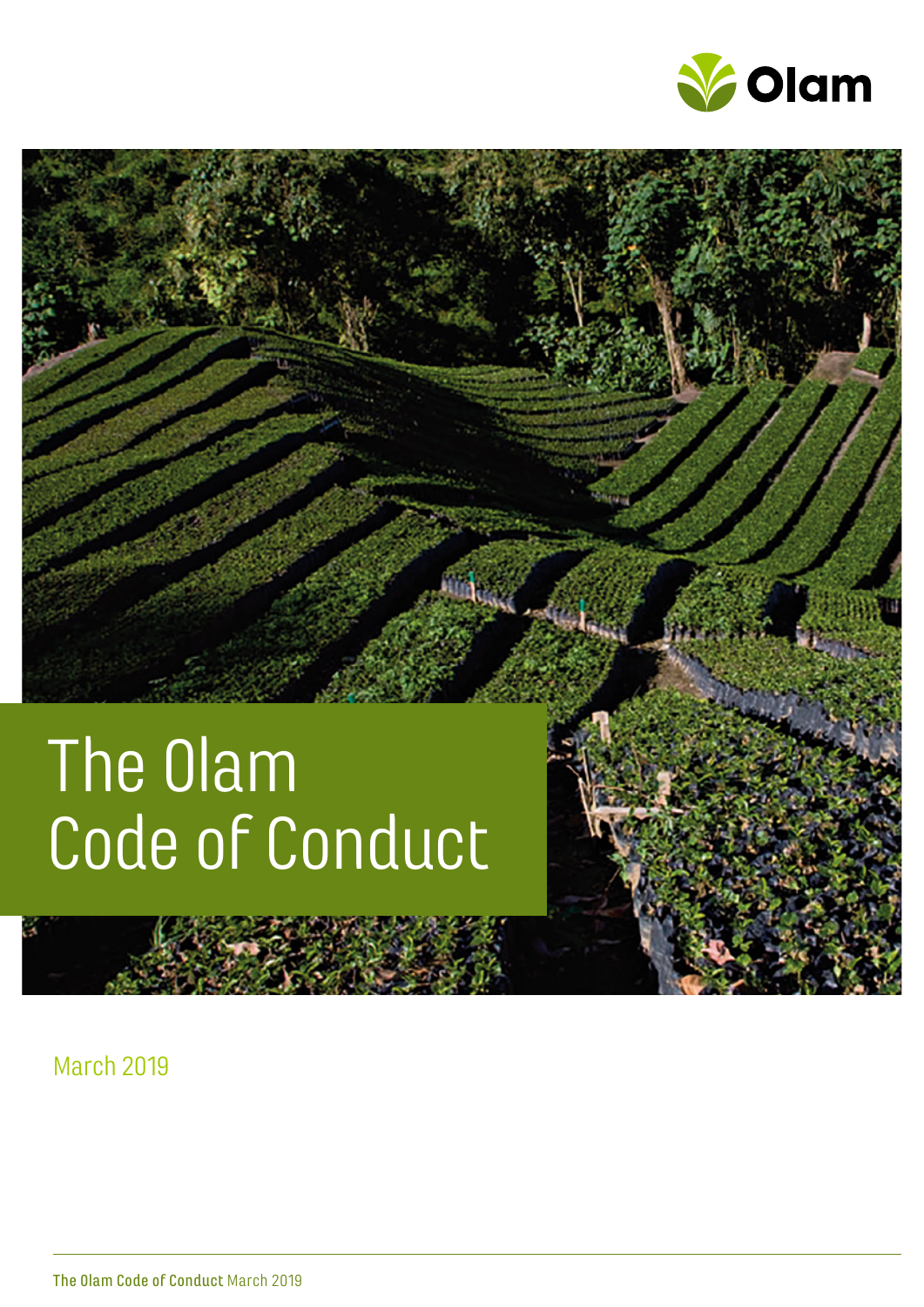



### Contents

| Message from the CEO                                                                                                                                                                                                                                                                                                                                                                            | 3 | Harassment                                                                                                                                                                                                                                                                                                                                                                                                                     |    |
|-------------------------------------------------------------------------------------------------------------------------------------------------------------------------------------------------------------------------------------------------------------------------------------------------------------------------------------------------------------------------------------------------|---|--------------------------------------------------------------------------------------------------------------------------------------------------------------------------------------------------------------------------------------------------------------------------------------------------------------------------------------------------------------------------------------------------------------------------------|----|
| Section A: our guiding principles<br>1. How do our values apply to the Code of Conduct?<br>2. What are the key commitments in the Code that help<br>us to grow responsibly?<br>3. What is expected of you?<br>4. How do we apply the Code in practice?                                                                                                                                          | 4 | Safety<br>Alcohol and drugs<br>Confidentiality of personal records<br>3.2 Protecting the rights of communities<br>3.2.1 Child and forced labour<br>3.2.2 Community engagement<br>3.3 Safeguarding the environment                                                                                                                                                                                                              |    |
| Section B: how we do it<br>1. We uphold the law and the Code<br>General compliance<br>1.1<br>1.2 Securities law<br>Intellectual property of others<br>1.3<br>2. We put integrity and fair play at the heart of all relationships<br>2.1 Fairness in dealing<br>2.2 Law enforcement and regulatory bodies<br>2.3 Bribery and corruption<br>2.3.1 Gifts and services<br>2.3.2 Political donations | 5 | 4. We protect Olam's assets - intellectual, physical,<br>financial and reputational<br>4.1 Confidentiality of work produced by Olam, for Olam<br>and its customers etc<br>4.2 Collection and use of confidential information<br>4.3 Financial statements and other business information<br>Section C: reporting under the Code<br>11<br>1. Reporting channels<br>2. Safeguard from retaliation<br>3. How to report a violation |    |
| 2.3.3 Personal conflicts of interest<br>3. We respect the rights of the individual, communities and                                                                                                                                                                                                                                                                                             |   | Section D: amendments and<br>modifications to the Code                                                                                                                                                                                                                                                                                                                                                                         | 12 |
| the environment<br>3.1 Protecting the rights of the individual in the workplace<br>Human rights<br>Equal opportunity                                                                                                                                                                                                                                                                            |   | Section E: incident reporting process flow<br>1. Incident reporting steps<br>2. Incident reporting flow chart                                                                                                                                                                                                                                                                                                                  | 13 |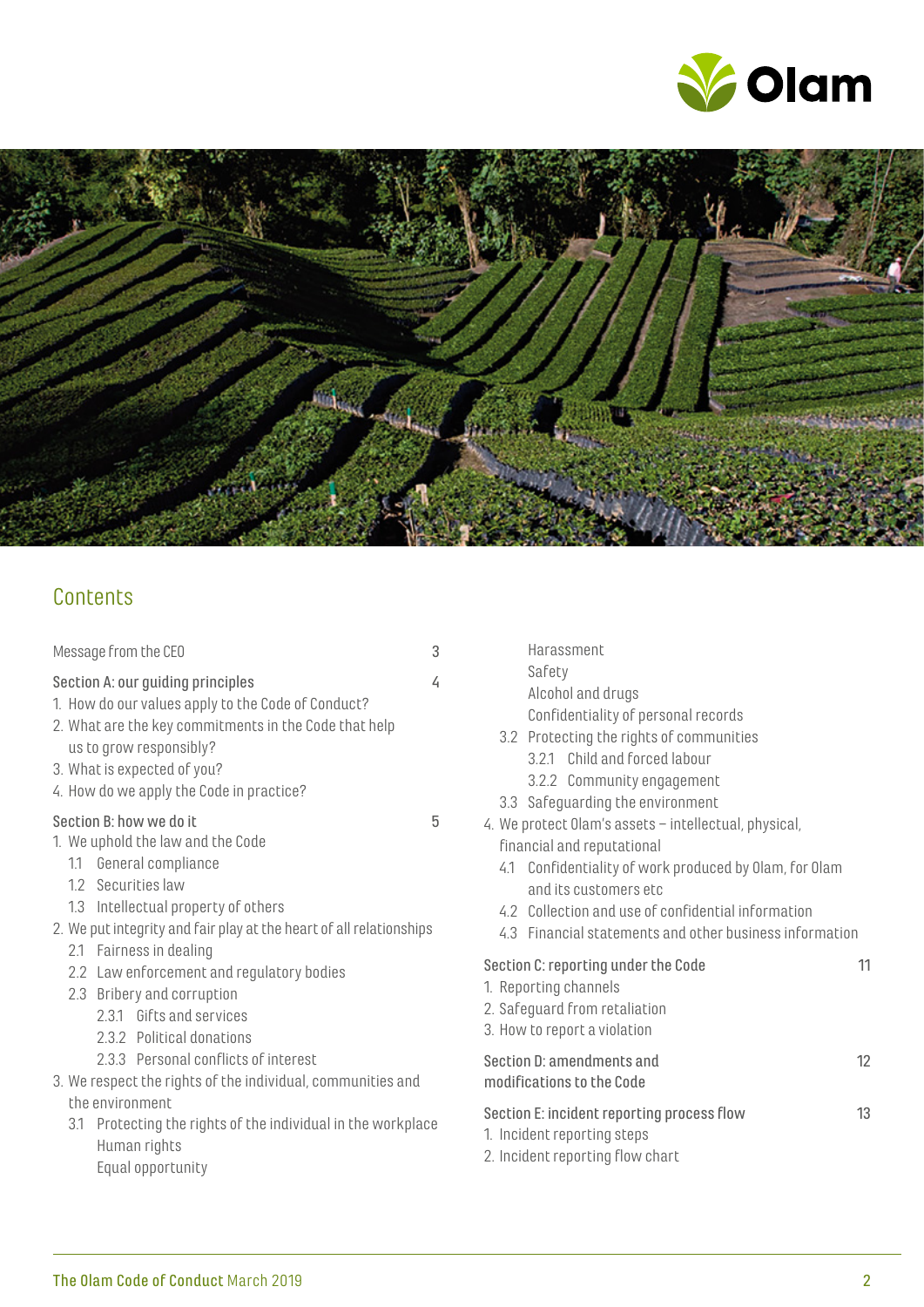

## Why we have a Code of Conduct: Message from the CEO

#### Dear Colleague

Since we first began operations in 1989, and recognised the importance of unlocking mutual value for all stakeholders, we have always set high standards in the way we do business.

In this regard we are guided by our three goals:

Our Purpose: To re-imagine global agriculture and food systems.

Our Vision: To be the most differentiated and valuable global food and agri-business by 2040.

Our Governing Objective: To maximise long-term intrinsic value for our continuing shareholders.

At Olam, we believe it is important to win, but how we win is equally important. Therefore, we operate in an ethical and responsible way in order that we continue to be a successful and profitable business, trusted by investors, creditors, suppliers, customers, governments and civil society communities.

Consequently, each of us has a responsibility to ensure that doing business in an ethical, socially responsible and environmentally sustainable manner is embedded in every aspect of Olam's business.

This Code of Conduct provides one of the guiding frameworks to help us achieve this. It sets out the Group's commitment to "do what is right", founded on the values and everyday behaviours that build our distinctive culture and setting the standard for what it means to be part of Olam.

While the Code is the cornerstone of Olam's commitment to integrity, it is not intended to identify all applicable laws or policies, nor supersede our individual responsibility for adhering to regulations, other internal policies and behaving ethically.

The aim of this Code is to help you make informed decisions should you ever be faced with an ethical dilemma, as well as give you the knowledge and courage to speak out should you ever feel that others are not operating to the same standards. As outlined on page 11 every employee is expected to speak out against anything that violates the Law or Olam's compliance and integrity standards.

So as we look to the future of our business, and navigate an ever more challenging world, the elements of this Code take on increasing significance, for us and for our stakeholders. I urge all employees to read the Code carefully and raise any questions you might have with your manager.

This Code helps to protect the Olam Group and its subsidiary companies, and you. Finally, it is a commitment to each other that we will work together to ensure that Olam remains a company we are proud of, where we do the right thing and where we can transcend boundaries together, safely.

Sincerely

Sanny Neyhese

Sunny Verghese Co-Founder and Group CEO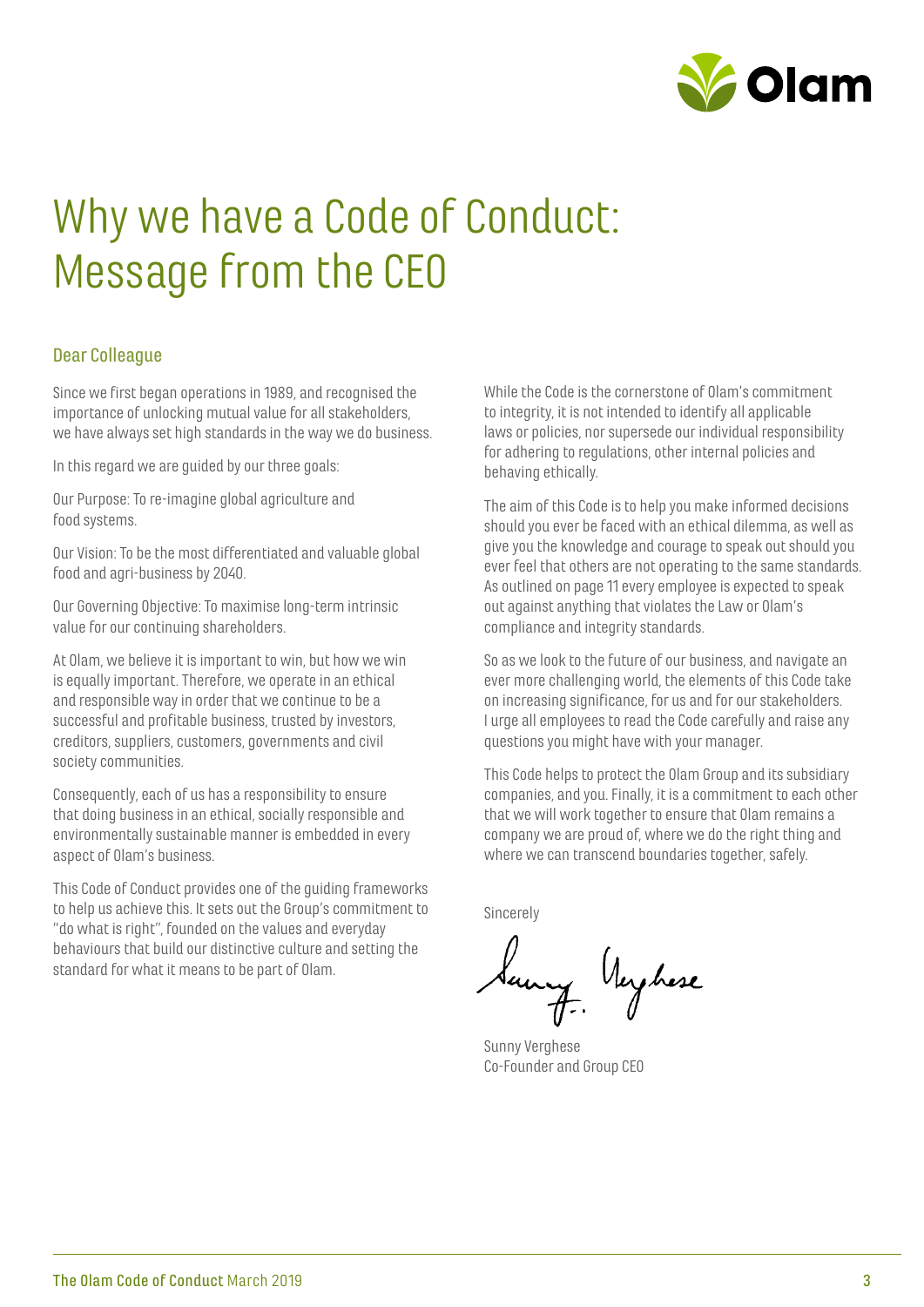

## Section A: our guiding principles

### How do our values apply to the Code of Conduct?

1

2

Living our values should make it easy to uphold the Code of Conduct.

Our values and everyday behaviours build a distinctive culture, shaping how we work and setting the standard for what it means to be part of Olam. So whilst we encourage you to be entrepreneurial and ambitious, your actions cannot be at the expense of your integrity or at the expense of other people and our planet. We must Grow Responsibly. At all times we should remember that trust is placed in us by our managers, by the Company, by our suppliers, by our customers and by the community. By respecting the Code, we respect each other.

- Entrepreneurship: We dare to dream
- Stretch & Ambition: Our passion for doing more
- Mutual Respect & Teamwork: We treat each other the way we want to be treated
- Ownership: We take responsibility as if we were the founders of the business
- Integrity: We stay true to what we believe, say and do
- Partnerships: We strive to develop positive and long-term relationships with our partners

#### What are the key commitments within the Code that are expected from all employees?

- We uphold the law and the Code
- We put integrity and fair play at the heart of all relationships
- We respect the rights of individuals, communities and the environment
- We protect Olam's assets intellectual, physical, financial and reputational

### What is expected of you?

3

4

In addition to understanding the laws applicable to your position at Olam, each and every one of us in all Olam companies must adhere to Olam's internal rules and regulations as they apply in any given situation.

Note: Olam's internal rules in this Code, and in other policies, are specific to our company and what we believe is right. This means that our rules may go beyond what is required by the law.

We expect you to:

- Comply with this Code and all applicable laws, rules and regulations
- Report any violation of this Code of which you become aware
- Seek guidance from our Legal Function if unsure about interpretation or implementation of the Code
- Behave ethically and honestly to ensure compliance with the Code
- Recognise that any employee found to be contravening the Code will face disciplinary action and could lose their job

[Other stakeholders such as suppliers and customers may, on a voluntary basis, wish to adopt the Principles in this Code. If they do so, it should be done without any compromise to our standards or applicability.]

### How do we apply the Code in practice?

We recognise that no Code or policy can cover every situation. If you are facing an ethical dilemma, the following questions can help inform your choices:

- Is the action or activity legal?
- Is it in line with our Code of Conduct and other relevant policies?
- Would the action or activity be at the expense of others? (e.g. farmers lose money, shareholders lose money)
- Would it harm the environment?
- Would it damage my integrity or people's trust in the Company?
- Would it damage Olam's reputation if reported in the media?

If doubt still persists, you should discuss with your manager, the Legal Function or Corporate Affairs.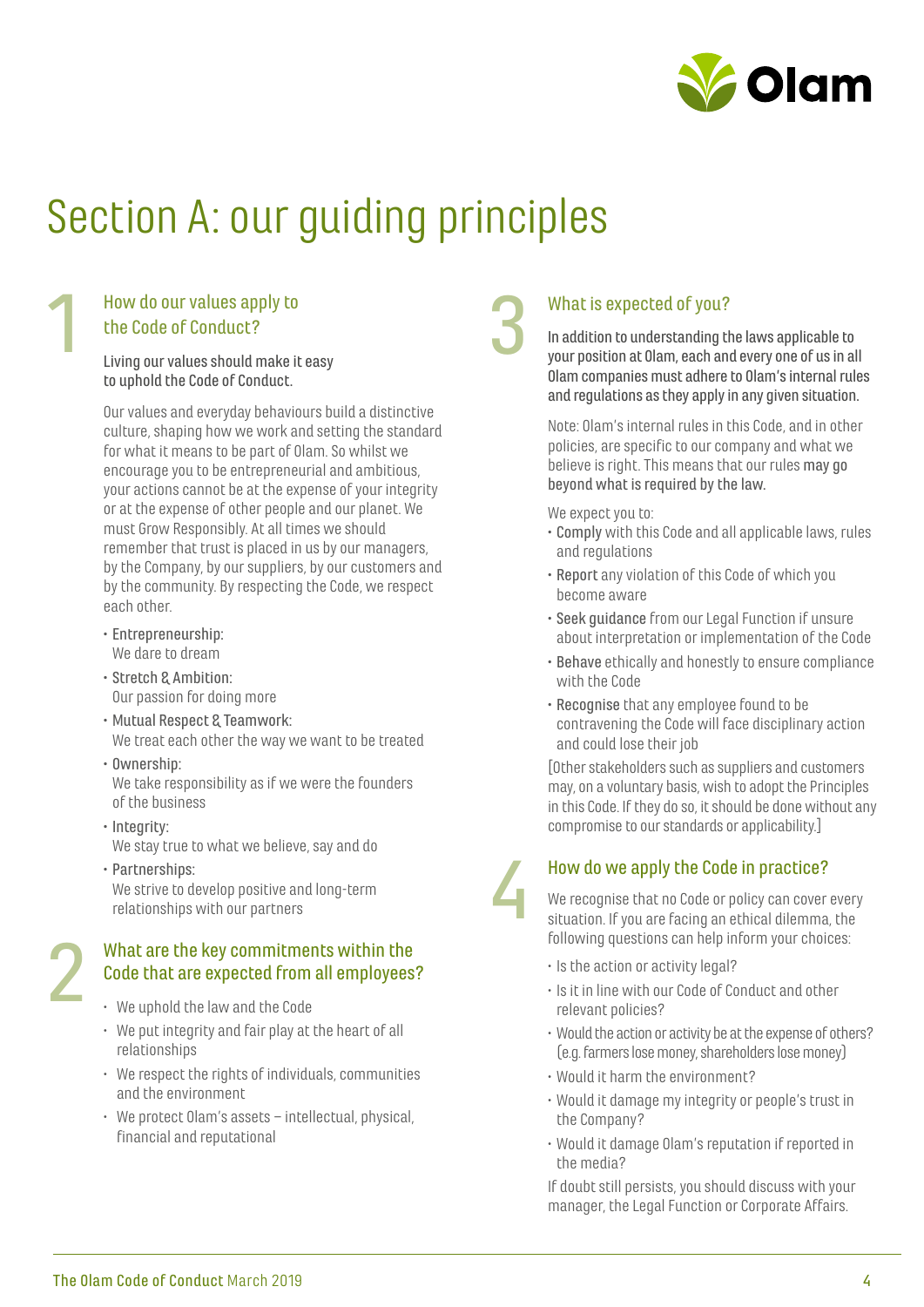

## Section B: how we do it

### We uphold the law and the Code: compliance with the Law, Rules & Regulations

#### 1.1 General compliance

1

Knowing the Code of Conduct and how to apply it, along with all other Olam policies, is the responsibility of each Olam director, manager and employee. We are all accountable for upholding the Code.

When implementing the standards set out in the Code, you should ensure that internal processes and procedures do not conflict with the basic principles of expected behaviour as outlined in section C.

Olam operates in many different countries and across many different jurisdictions, where additional reporting, local rules or regulation are subject to local interpretation. Adherence to the Code should not be compromised.

If you find yourself in a situation where there is a difference between the Olam Code of Conduct and any Law, Regulation or Rule, you must comply with the Law or Regulation, which always prevail when they are stricter than this Code. If you find yourself in a situation where there are conflicting laws, then you should contact our Legal Function for guidance.

Compliance with the Code of Conduct also applies to third parties engaged by you or your team. It is your responsibility to ensure that they do not engage in unethical behaviour when acting on Olam's behalf and, where possible, set this out in any written agreements you may have in place with them.

#### 12 Securities law

#### We are committed to strict adherence to all relevant securities laws and regulations.

Securities laws make it illegal to buy or sell securities (stocks, bonds, options, etc.) while in possession of Insider Information. The basis of any transactions in Olam shares or securities by employees is set out in the "Best Practice Code – Employee Share Dealing".

"Inside information" means information that is not generally available to the public, and is "material to the price or value of the securities".

"Material information" means information that a reasonable investor would likely consider important in deciding whether to purchase or sell a security. Material information would include, for example:

- Negative or positive views about financials or existing product lines.
- Potential or proposed mergers, acquisitions or joint ventures.
- Anticipated crop yields, industrial action, impact of business conditions etc.
- Expected government action.

If you have access to Inside Information or you own Olam securities and are uncertain how to act, you should get in touch with the Legal Function for guidance.

#### 1.3 Intellectual property of others

#### We respect the intellectual property rights of third parties.

Olam provides its employees with the necessary software required to perform their functions using appropriate licensing agreements. We are against the usage and distribution of third-party copyrighted software and materials without seeking approval.

Intellectual property is defined as trademarks, copyrights, patents, trade secrets and other proprietary information.

### We put integrity and fair play at the heart of all relationships

2.1 Fairness in dealing

2

#### We act fairly without fear or favour.

You should not take unfair advantage of anyone through manipulation, concealment, abuse of privileged information, misrepresentation of material facts or any unfair-dealing practice. If you feel someone is trying to take advantage of you or apply pressure through fear or favour, then you must report it to the Legal Function.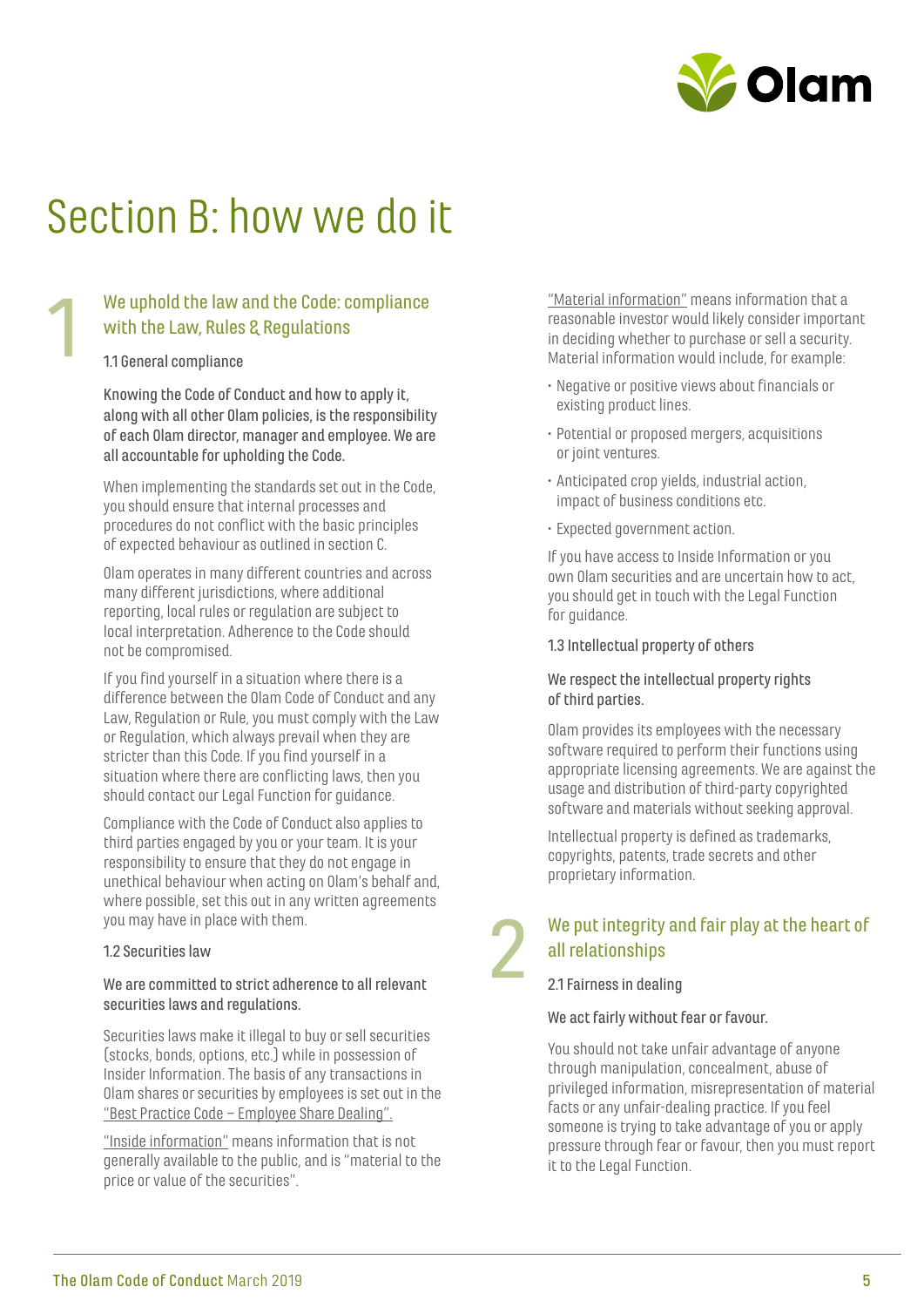

#### We treat competitors the same way we would want to be treated.

All employees, but especially those who are involved in marketing, sales and purchasing, or who are in regular contact with competitors, have a responsibility to ensure that they are familiar with applicable competition laws. Examples of anti-competitive behaviour can include discussing sales, prices and volumes as this can lead to allegations of price fixing; or applying joint pressure on suppliers to reduce prices.

When in doubt, the Legal Function should be contacted in order to provide competition law advice and training.

We want to beat our competitors through fair play and our own capabilities.

#### 2.2 Law enforcement and regulatory bodies

#### We are honest with all authorities and law enforcement agencies.

The business activities of the Group are regulated by many agencies and bodies. From time to time employees may come into contact with government officials responsible for enforcing the law and we expect you to be honest in your dealings with them. Where the law is unclear or conflicting, you should discuss the situation with your supervisor and management and legal advice should be sought.

Should you be contacted by a government agency regarding any investigation, search, statutory action or on matters beyond your scope of work, you are to promptly notify your supervisor and the Legal Function, Corporate Affairs; and/or Market Compliance function (if related to derivatives trading) for instructions.

#### 2.3 Bribery and corruption (includes gifts and entertainments, and political donations)

Olam has a zero-tolerance culture for any forms of bribery and/or corruption, even if it is considered to be local practice. This is reinforced by the company Anti-Bribery and Corruption Policy.

Olam has to operate in some countries where the request for bribes in order to do business may occur. Payment of such bribes, no matter how small, will only ensure that this negative practice prevails. If such a request arises, you should inform your manager who should discuss with the relevant authorities.

Bribery is defined as: gaining unfair advantage by promising, offering or giving a public official (or other person of relevance) something of value in return for a service, either directly or indirectly through a third party.

This applies whether you are being asked for the bribe or whether such an offer is instigated by you to the potential recipient. An offer of a bribe does not have to be accepted. Just the act of making such an offer is illegal activity in several jurisdictions.

To avoid finding yourself in a situation where a third party could try to elicit a bribe you should:

- Ensure all the third parties that you deal with are aware of and acknowledge Olam's zero tolerance to bribery, fraud and corruption (and are aware of applicable anti-bribery laws) before you enter into a new relationship with them and include appropriate anti-bribery and corruption wording in any contract you may enter into.
- Carry out appropriate due diligence on third parties before you enter into a deal or relationship – be alert for any suppliers with poor practices.
- Be alert to close relationships between parties in the supply chain (e.g. agent/distributor) or with government officials.
- Seek a breakdown of all fees/costs upfront and question anything which appears unusual.
- Maintain complete and accurate books and records of account recording all business transactions and dealings entered into for or on behalf of or conducted in connection with the Company.

Bribes can also take the form of gifts or services – please refer to section 2.3.1 on next page.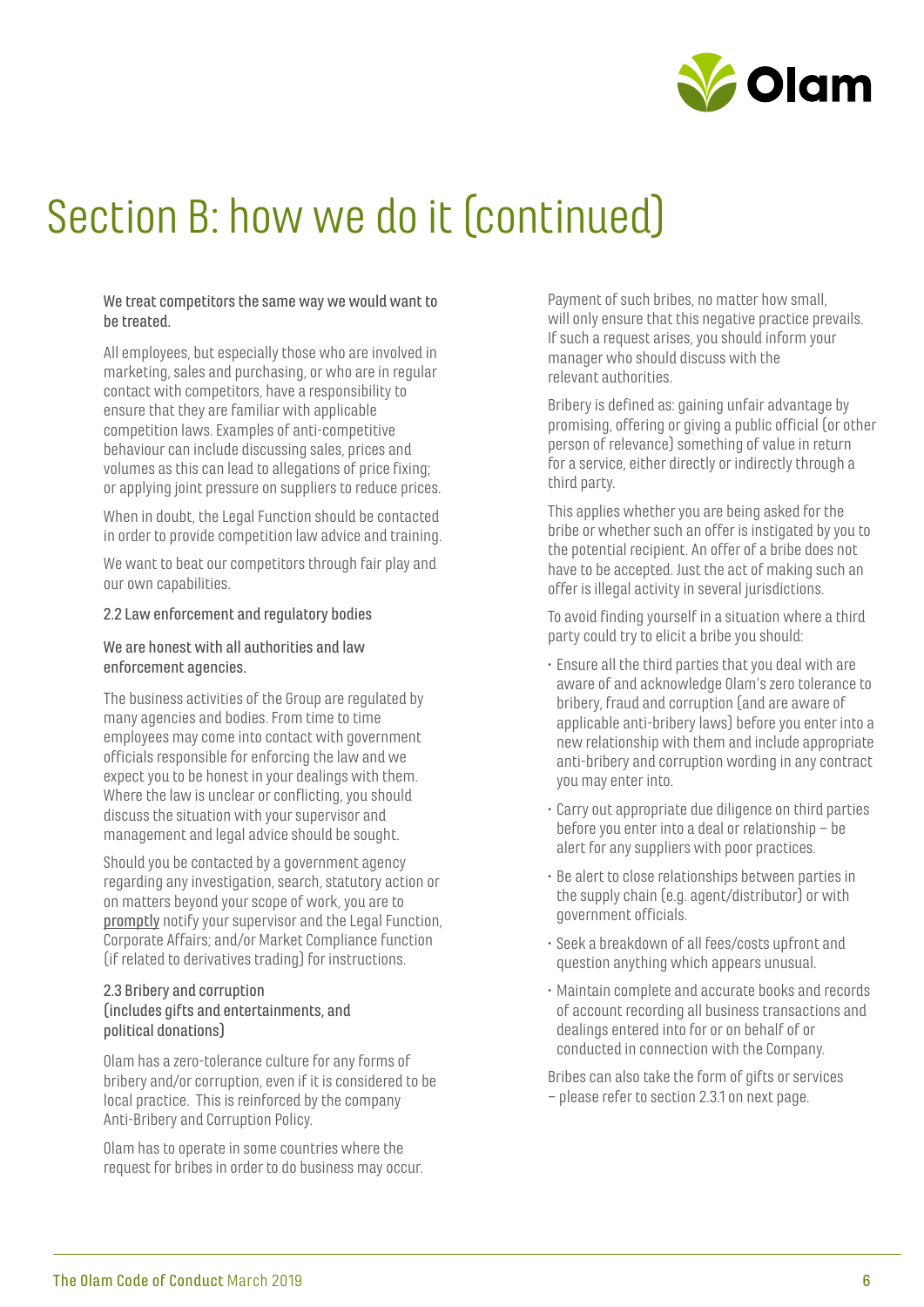

#### 2.3.1 Business gifts and entertainments

We do not receive or provide gifts or entertainment that may give rise to a conflict of interest.

As part of our sales and marketing outreach, the provision of gifts and hospitality can help to promote Olam's brand. However, caution must be exercised to ensure that such gifts and entertainment do not create a conflict of interest, e.g. by accepting or giving a gift in return for business advantage or competitive insights, whether directly or indirectly.

"Gifts" and/or "entertainment" are anything that has commercial or personal value including, for example, transfer of value such as discounts, loans, flights and business entertainment, favourable terms on any product or service, transportation, use of others assets, subsidising of expenses.

Gifts and entertainment that do not create a conflict of interest are allowed but should, where possible, be limited to a combined market value of US\$500 per person and must not fall into the "Prohibited" category below. Any gift or entertainment that exceeds the US\$500 threshold must be disclosed in the Olam Gifts and Entertainments Register together with the reason it was considered appropriate. Examples of acceptable gifts and entertainment can include customary token gifts during festive seasons, 'thank you' gifts for event speakers; business meals, promotional items of low value such as pens, calendars, etc. that are given to all customers.

Even if a gift is below the threshold value, you should ensure that your intentions cannot be misconstrued by the recipient or by other third parties – for example, you should not give a gift when a tender is in process, a deal is being negotiated, or on the successful securing of a contract.

Examples of prohibited gifts or entertainments include:

- A gift of cash or cash equivalent
- Any gift or entertainment that is illegal.
- The provision or receipt of gifts and entertainment that is related to the commercial objectives of the transaction contemplated.

If an employee receives any gift or benefit that may be deemed to be prohibited or unacceptable due to its significant value, such gifts must be immediately returned. If returning the gift is impractical or undesirable, then it should be handed over to the Country/Product Management for donation or disposal as appropriate. Details of such prohibited/ unacceptable gift, together with information on what was done with it, should be entered into the Gifts and Entertainment Register.

Written communication accompanying returned gifts should be sent to the donor explaining the company's policy with respect to gifts and requesting that no such gifts be made in the future.

#### 2.3.2 Political donations

#### We do not make political donations unless approved.

We are strictly against making any political contributions, whether monetary or non-monetary to political parties or candidates. Any exceptional political contributions made by the company should be legally reviewed and approved internally by the Group CEO and external legal counsel.

#### 2.4 Personal conflicts of interest

#### We do not allow our personal connections to cloud our judgement when acting on behalf of the business.

You must advise your manager of any personal interests that could inappropriately influence your judgement when you are acting for Olam.

Potential "conflicts of interest" arise when your personal, social, financial or political activity may potentially interfere with your duties to Olam or may affect your interests and that of the Group.

A conflict of interest may arise where you have a professional/voluntary engagement that may (i) significantly trespass on the time and effort expected to be put in by you; or (ii) where such activity affects the interests of the Group. Examples include:

• Offering a contract to a family member or friend (employment or supply for example)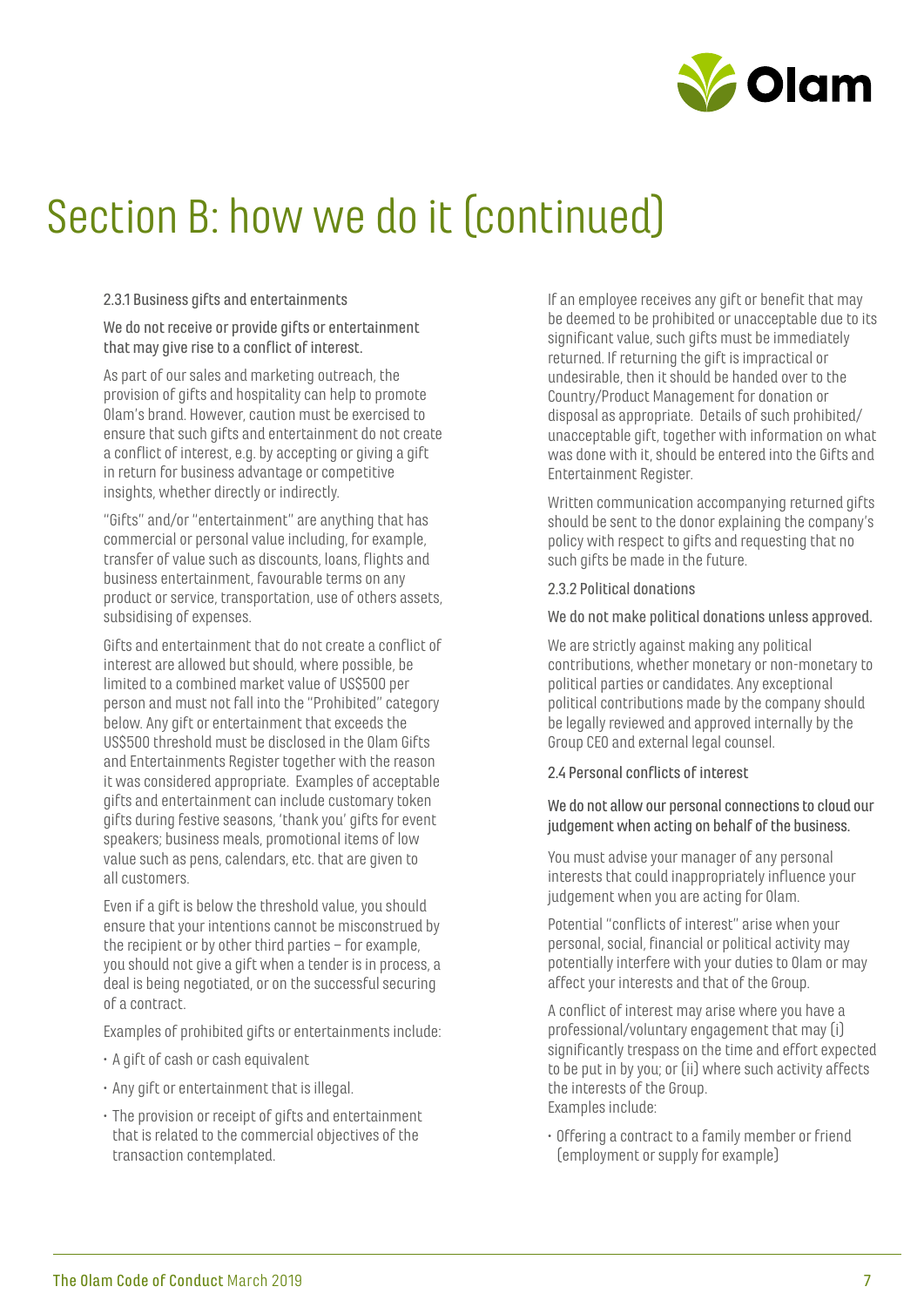

• Pursuing a business opportunity that is in competition with Olam

The details of potential conflicts of interest should be disclosed to your manager at the earliest possible opportunity. Where relevant, an explicit written approval may be required should you wish to engage or continue with such activity.

If any of your close family members have any such potential conflicts, you should highlight such a connection at the earliest opportunity to management and to refrain from taking any actions which may potentially be seen as a conflict of interest.

### We respect the rights of individuals, communities and the environment

3.1 Protecting the rights of our employees

We ensure workplaces are built around wellbeing, equality and trust, take a proactive approach to protecting the rights of people in all our workplaces.

Olam provides safe and healthy workplaces that promote alignment towards the Governing Objective of the Group. We believe in building workplaces that are professional, team and trust oriented, culturally diverse, providing equal employment opportunities strictly based on merit and performance.

#### Freedom of association

3

Olam employees have the right to join, or to refrain from joining, representative associations of their choice and to bargain collectively. Anyone's choice to form or join an association will not compromise their equal treatment at work. Olam is committed to providing adequate training to ensure compliance with the above.

#### Equal opportunity

We provide equal opportunities of employment without regard to the employee's race, colour, religion, sex, age, national origin, sexual orientation, disability, citizenship status, marital status, etc.

#### Harassment

We believe that in a professional work environment there is no room for any form of harassment. Harassment can be in any form where the effect is to create an offensive, indecent, hostile or intimidating environment. Olam expects all managers to demonstrate and promote professional behaviour and respectful treatment of all employees.

The policy against sexual harassment at the workplace is to be read in conjunction with this Code.

#### Safety & Health

Olam believes in providing and maintaining a safe and healthy work environment. Group companies are mandated to comply with all health and safety laws and regulations. All Olam employees, contractors and non-Group personnel working on our premises, are expected to be aware of and comply with all health and safety requirements associated with their jobs.

Employees who encounter or observe any unsafe conditions or unhealthy work practices should immediately report such safety lapses to their superior.

#### Alcohol and drugs

Olam prohibits the use and possession of alcohol and illegal drugs at work premises during work hours. This is with the exception of alcoholic beverages served at company social functions, where prior permission should be obtained.

We reserve the right to take action against anyone under the influence of alcohol or illegal drugs who fails to perform their duties adequately.

#### Confidentiality of personal records

Access to personal records of employees is limited to suitably authorised Group personnel and on a strict "need to know" basis. Employees who have access to personal information shall keep such information secured as required under law.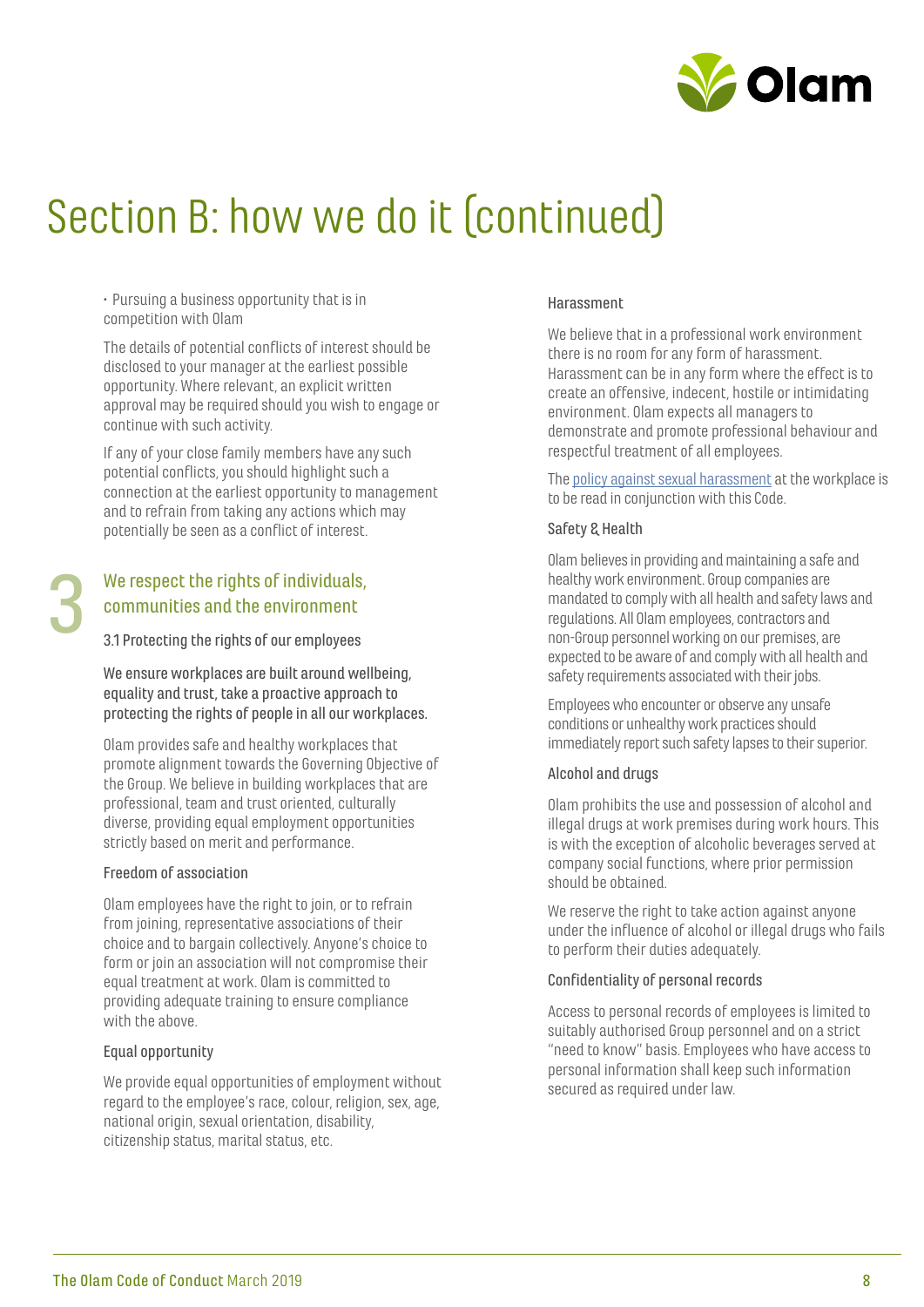

#### 3.2 Protecting the rights of people and communities

Olam is committed to providing a workplace where all employees are treated with dignity and fairness, and to respecting the rights of the people and communities where we operate. We respect the customary and legal tenure and access rights of indigenous people and observe the principle of free, prior and informed consent.

Our commitment to Human Rights is outlined in our Fair Employment Policy which is in full compliance with the Conventions of the International Labour Organization (ILO) and the United Nations (UN) Global Compact's (UNGC) guiding principles on human rights and labour.

#### 3.2.1 Child and forced labour

#### We stand against all forms of child exploitation and the use of forced labour, respecting and abiding by the ILO conventions.

Olam is committed to working with others, including suppliers, interest groups, and Governments, to eliminate abuses in the labour markets where Olam operates or has influence.

The Group complies with the following ILO Conventions:

- ILO Convention No.182 on the worst form of child labour;
- ILO Convention No.138 on the minimum age for admission to employment and work;
- ILO Convention No.29 Forced Labour Convention; and
- ILO Convention No.105 Abolition of Forced Labour Convention.

#### 3.2.2 Community engagement

Even if we have the legal right to operate, we always ensure we secure a 'social license to operate' through open communication, continuing dialogue and fair dealings with communities.

Where applicable, we undertake meaningful community engagement through the recognised approach of Free Prior Informed Consent, which is outlined in our Living Landscapes Policy.

#### 3.3 Safeguarding the environment

Our cross-commodity Living Landscapes Policy sets out our approach to sustainable development in agricultural supply chains and landscape management. The Policy focuses on putting more back into food and farming systems than is taken out by creating and sustaining living landscapes where prosperous farmers and growers, thriving rural communities, and healthy ecosystems can coexist.

You should always:

- Conduct business in accordance with all applicable national environmental laws, regulations, requirements and corporate commitments
- Conduct business in accordance with all Olam environmental and social policies, especially as these may be more stringent than local laws
- Implement responsible sourcing, including eliminating unacceptable practices in land management and implement environmentally sustainable practices where feasible. Be aware of the environmental consequences of your actions
- Look for ways to reduce or eliminate actions with negative environmental impacts
- Follow specified procedures, notify management of potential environmental concerns; and
- Promote continuous performance improvement in all relevant processes.

### We protect Olam's assets – intellectual, physical, financial and reputational

4

We commit to protecting Olam's property and resources, handling information legally and ethically, without contravening any legal rules and regulations.

#### 4.1 Confidentiality of work produced by Olam, for Olam and its customers etc

To the extent permitted under applicable law, as the owner of any information created in the workplace or by using company resources (tangible and intangible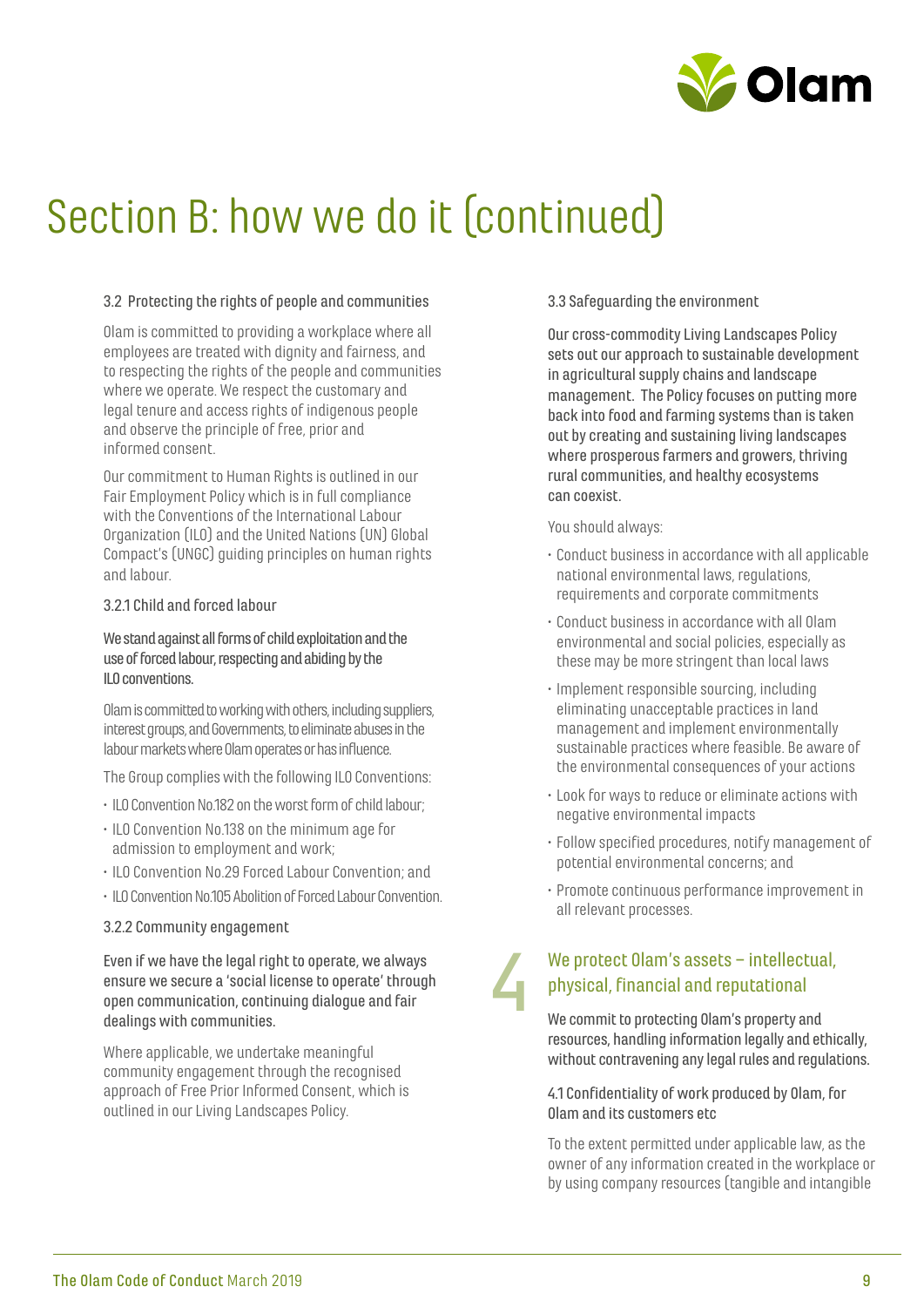

assets, including trademarks, know-how, confidential or proprietary information and information systems), Olam reserves the right to monitor and inspect all communication, e-mail, data and files kept on Company network sites, terminals or equipment to ensure safeguarding of Group assets (physical and intellectual property).

Everyone is expected to safeguard and make only proper and efficient use of the Company's property. All employees should seek to protect Company property from loss, damage, misuse, theft, fraud, embezzlement and destruction. Corporate records are to be treated with the appropriate safeguards to confidentially while being subjected to local laws or regulations of each country.

Employees leaving the company should return all Olam property allocated to them.

#### 4.2 Collection and use of confidential information

Olam is committed to procuring information in compliance with all legal rules and regulations without any violation of another person's or legal entity's confidential or proprietary information (intellectual property). If you are unsure about whether it is appropriate to acquire, accept or handle certain competitive information, you should contact the Legal Function or Business/Country Management for guidance.

#### 4.3 Financial statements and other business information

The recording and reporting of any business information is to be accurate, complete and timely. You should:

- Follow all laws, external accounting requirements and Group procedures for the reporting of financial and other business information.
- Never falsify or destroy Group accounting or business records.
- Never deliberately report, create, record or generate fictitious, false or incorrect information or data.
- Ensure full transparency of financial information and fully co-operate with our internal and external auditors.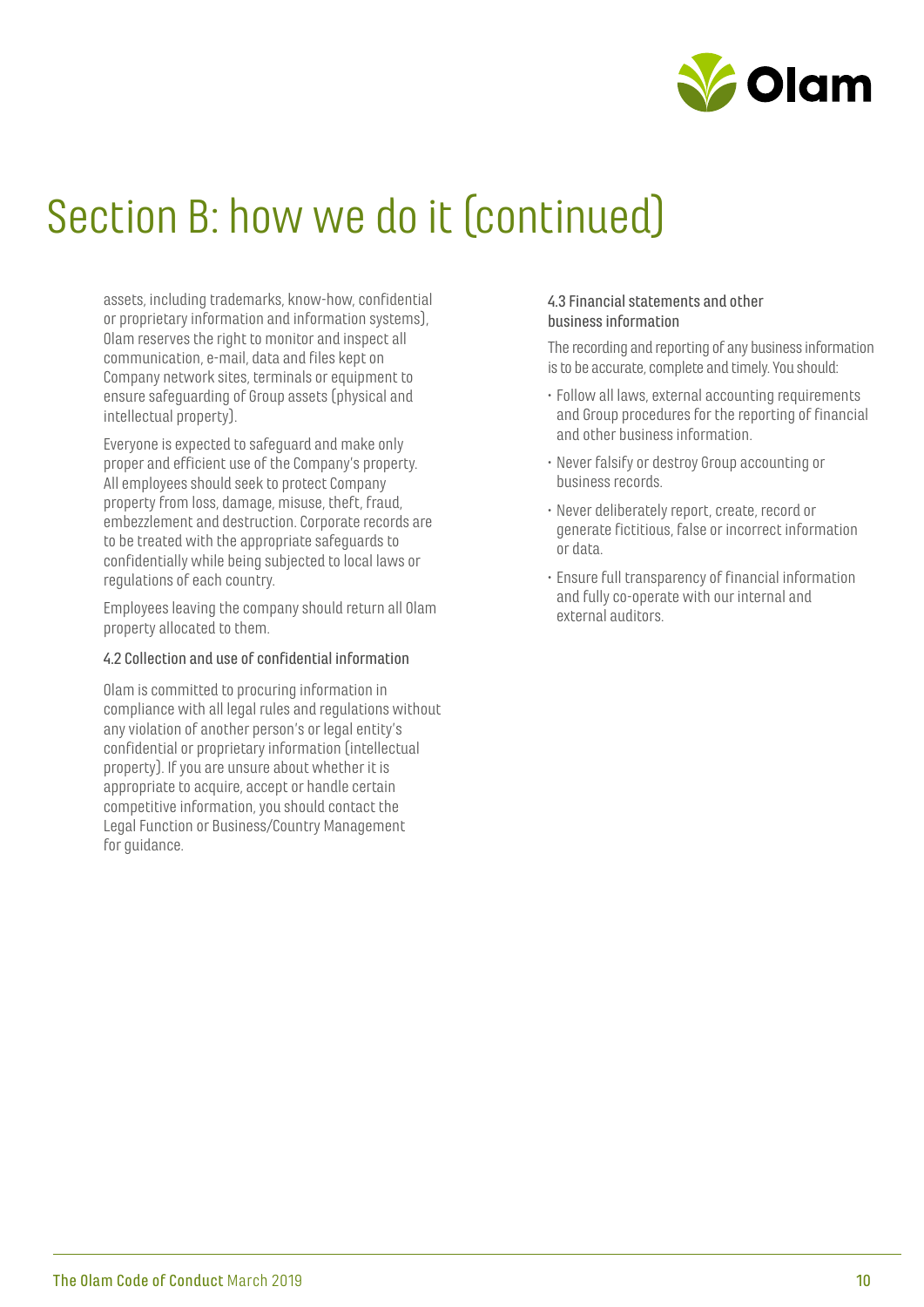

## Section C: reporting under the Code

Everyone is expected to speak up against anything that violates the Law or Olam's compliance and integrity standards.

#### Reporting channels

- The Olam Whistleblowing Policy and Section D of this Code sets out what employees should do when they: Believe that someone acting on behalf of the Group is doing, or is about to do something illegal.
- Believe that such person may have been involved in any misconduct.
- Are unsure about the proper course of action and need advice.

Through this process, anyone can anonymously raise an issue or express a concern if made in good faith, in fact it is a violation of the Code to not report such concerns. We treat all reports of misconduct seriously and deal with these as promptly, fairly and confidentially as possible.

However, it should be noted that any attempt to abuse the trust of the Company by making frivolous, false, or malicious complaints against anyone shall be deemed to be made in bad faith. Olam's senior management may take necessary disciplinary action against employees acting in bad faith who intentionally make false accusations or provide false information.

#### Safeguard from retaliation

The Whistleblowing Policy also sets out Olam's position on employee protection against any form of retaliation. We will not tolerate threats or retaliation against employees who in good faith raise and report concerns. If any employee suspects that they are being targeted or have actions taken against them in retaliation for raising a compliance or integrity issue, they should immediately report such suspicions using the reporting communication channels.

#### How to report a violation

The Olam Whistleblower Policy maintains a simple communication channel that can be used anonymously to report any fraud or misappropriation.

Anonymous Online Reporting

- 1. Click on the link http://www.jotform.me/iaolamint/ FraudInformationChannel
- 2. Complete the online form and/or upload any supporting document(s).
- 3. Click the "submit" button.

Upon clicking the 'submit' button, the Internal Audit department will receive your report immediately.

While reporting a fraud or misappropriation - remember to mention four things – country, product/activity, time/date and the name of the person or group or team that you are reporting. If you wish to remain anonymous there is no need to include your name.

#### Email Reporting

Alternatively to online reporting, concerns about misconduct can be emailed directly to the Internal Audit department in Singapore at ia@olamnet.com .

#### Postal Reporting

You can also make reports by mail

Head of Internal Audit OLAM INTERNATIONAL LIMITED. 7 Straits View, Marina One East Tower #20-01, Singapore 018936

All reports are confidential and will be acted upon under the strict guidelines in the Whistleblowing Policy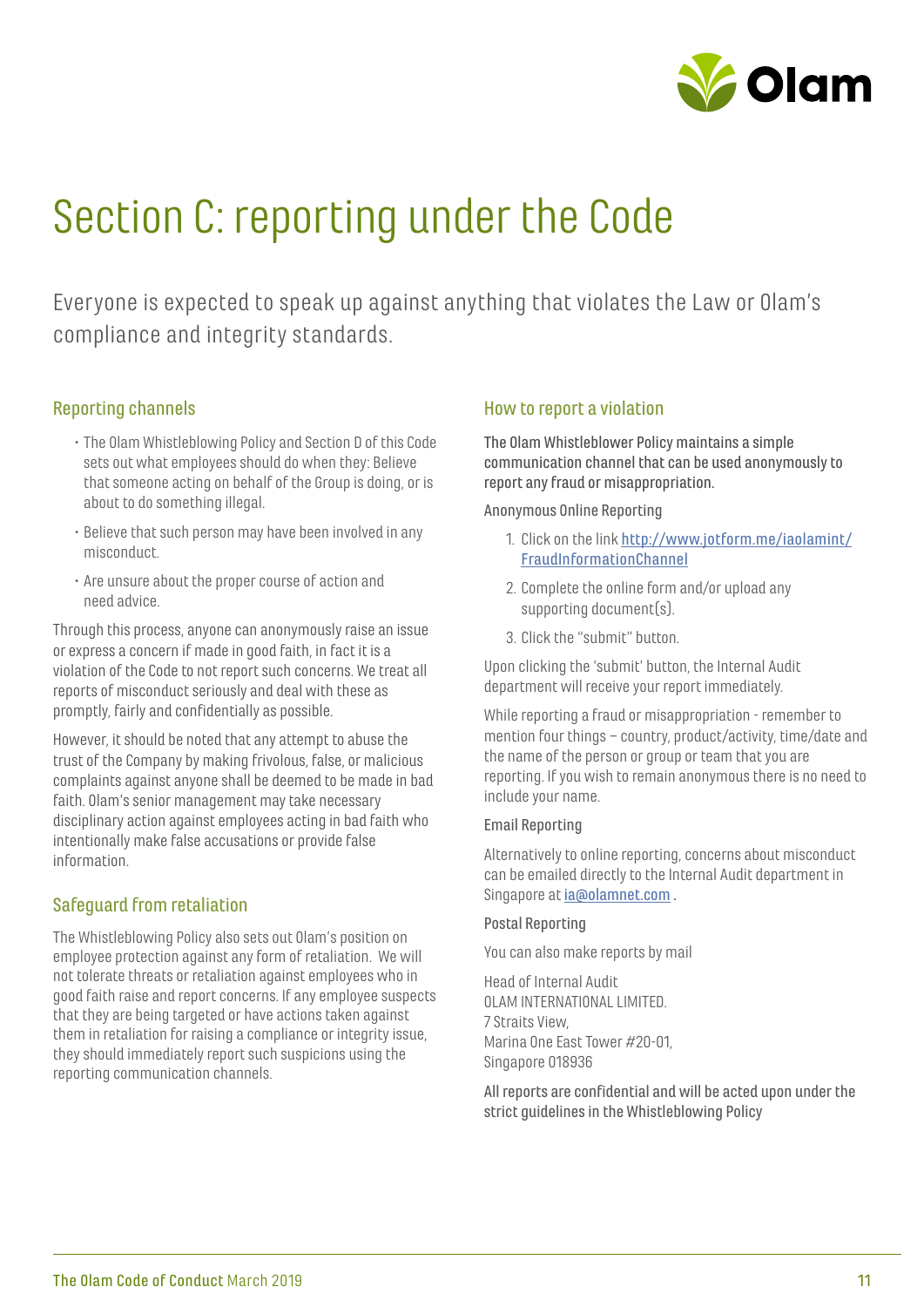

## Section D: amendments and modifications to the Code

In any instance of conflict or inconsistency between the Law and this Code, a common sense approach to reconcile the objective of the Code and the basic principle of fairness shall be taken.

Where applicable local rules may be stricter, the Group's local policies and procedures to implement these enhanced standards should be complied with.

The Code when adopted may only be amended by Olam's Board of Directors on the recommendation of the Ethics and Governance Committee.

Any modifications shall adopt the Shared Values of the Group which are in support of the Governing Objective as set out in the objective of the Code.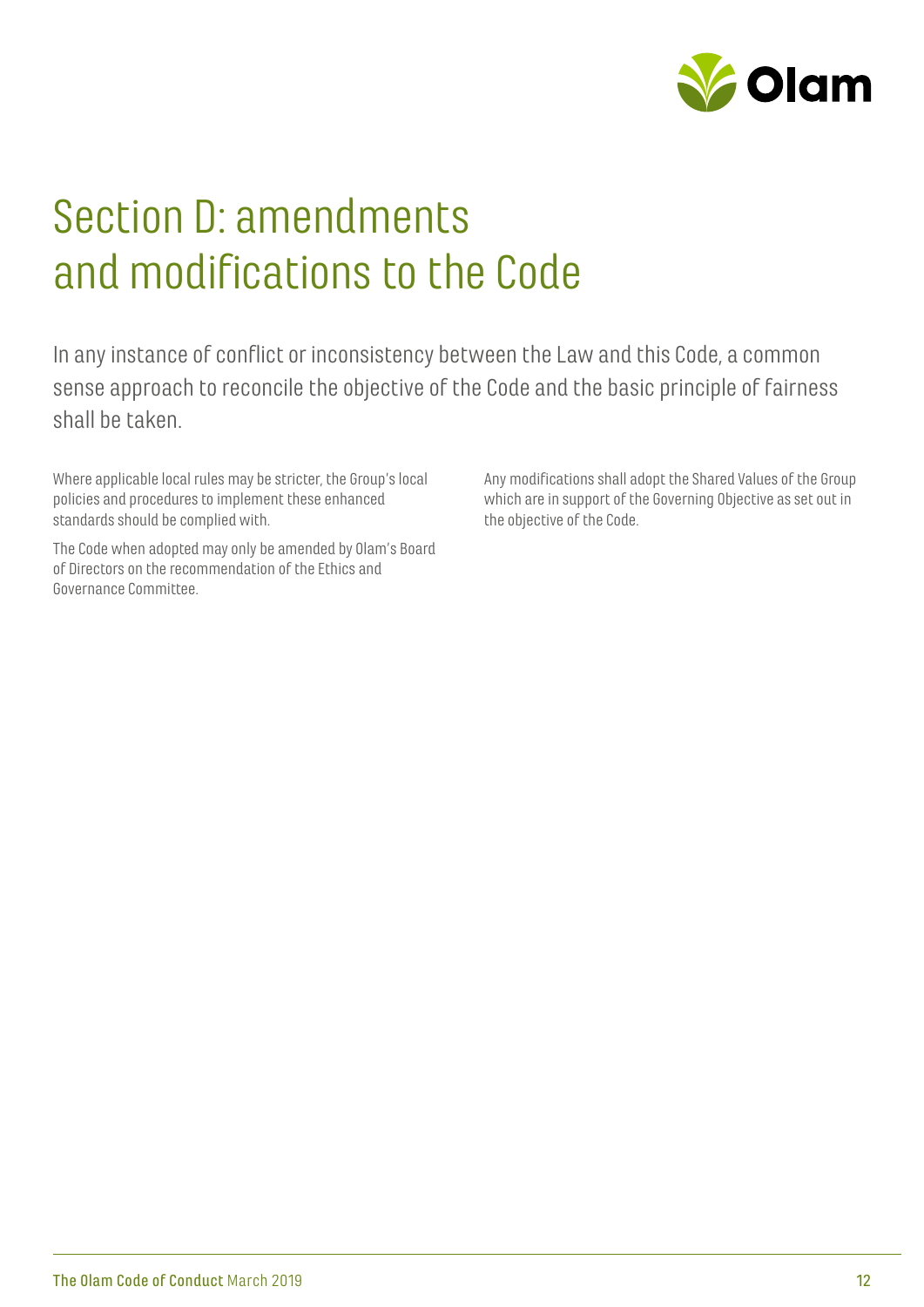

## Section E: incident reporting process flow

### 1. Incident reporting steps

| <b>Stage</b> | <b>Action</b>                                  | <b>Remarks</b>                                                   |
|--------------|------------------------------------------------|------------------------------------------------------------------|
| 1.           | Identification of reportable incident          |                                                                  |
| 2.           | Report made                                    | Via email, fax or in writing                                     |
| 2.1.         | Immediate Supervisor                           |                                                                  |
| 2.2.         | Supervisor's Supervisor                        |                                                                  |
| 2.3.         | Corporate Head Office                          | Includes to Legal, Market Control, and/or Head of Trading etc.   |
| 2.4.         | Whistle blower website/Internal Audit          | For reports made anonymously/no names basis                      |
| 3.           | Initial investigation on merits of complaint   | Investigation is made by Internal Audit Department               |
| 4.           | Immediate actions                              | By department concern under supervision of Corporate Head Office |
| 4.1.         | Initial feedback to person making report       | By Corporate Head Office                                         |
| 4.2.         | Further details sought, if necessary           | By department concern                                            |
| 4.3.         | Review of background to incident, if necessary | By Corporate Head Office                                         |
| 4.4.         | Further corrective actions, if necessary       | By department concern under supervision of Corporate Head Office |
| 5.           | Report to Executive Committee                  | By Corporate Head Office with Internal Audit review              |
| 6.           | Escalation to Audit Committee, if necessary    | By Internal Audit                                                |
| 7.           | Report to Board of Directors                   | By Exco or Audit Committee                                       |
| 8.           | Report to Proper Authorities, if necessary     | By Corporate Head Office with Internal Audit review              |
| 9.           | Reply to person making report                  | By department concern under supervision of Corporate Head Office |
| 10.          | Lessons learnt, if any                         | By department concern with Internal Audit review                 |
| 11.          | Conclusion of matter                           |                                                                  |